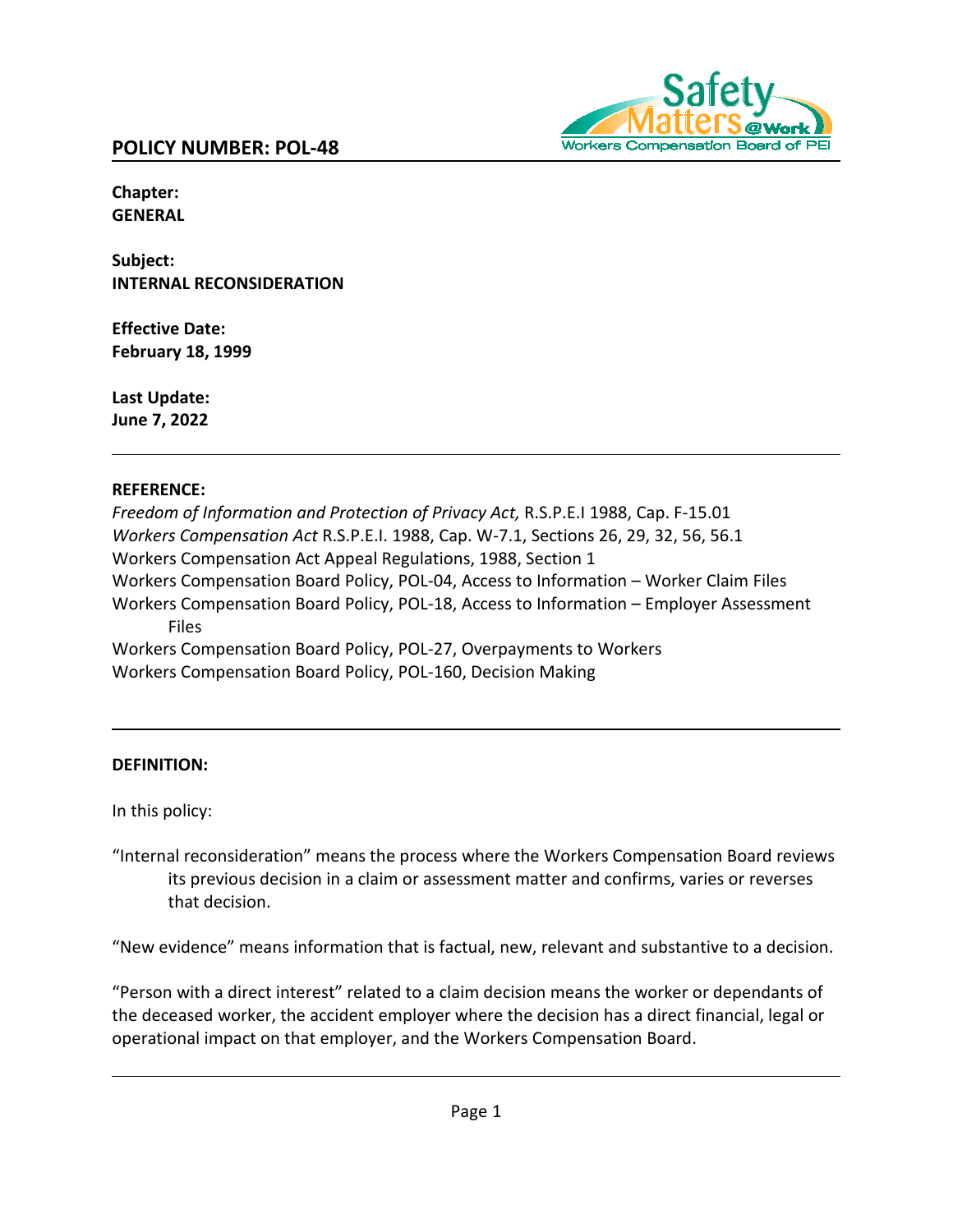

"Person with a direct interest" related to an employer assessment decision means the assessed employer and the Workers Compensation Board.

### **POLICY:**

- 1. The Workers Compensation Board (WCB) is committed to making decisions on workers' claims and employers' accounts which are consistent with legislation and policies, and consider the facts and circumstances of each case.
- 2. If a person with a direct interest disagrees with a WCB decision, they have the right to request internal reconsideration of that decision.
- 3. Internal reconsideration is the first level in the WCB appeal system, where the WCB reviews its decision and decides whether the decision should be changed. The Internal Reconsideration Officer (IRO) operates independently and separately from the decision maker.
- 4. This policy explains the criteria for internal reconsideration, the process involved and how internal reconsideration decisions are made.

### **Criteria for Internal Reconsideration**

- 5. To be eligible for internal consideration, all of the following criteria must be met:
	- There must be an applicable written decision.
	- A person with a direct interest in the decision, or another person authorized to act on their behalf, must make the request.
	- The request must be made in writing within the required timeframe.

### Decisions

- 6. The types of decisions that can be reconsidered are written decisions made by the WCB on:
	- A worker's claim. The factors considered when the WCB makes a claim decision are set out in the WCB policy, POL-160, Decision Making.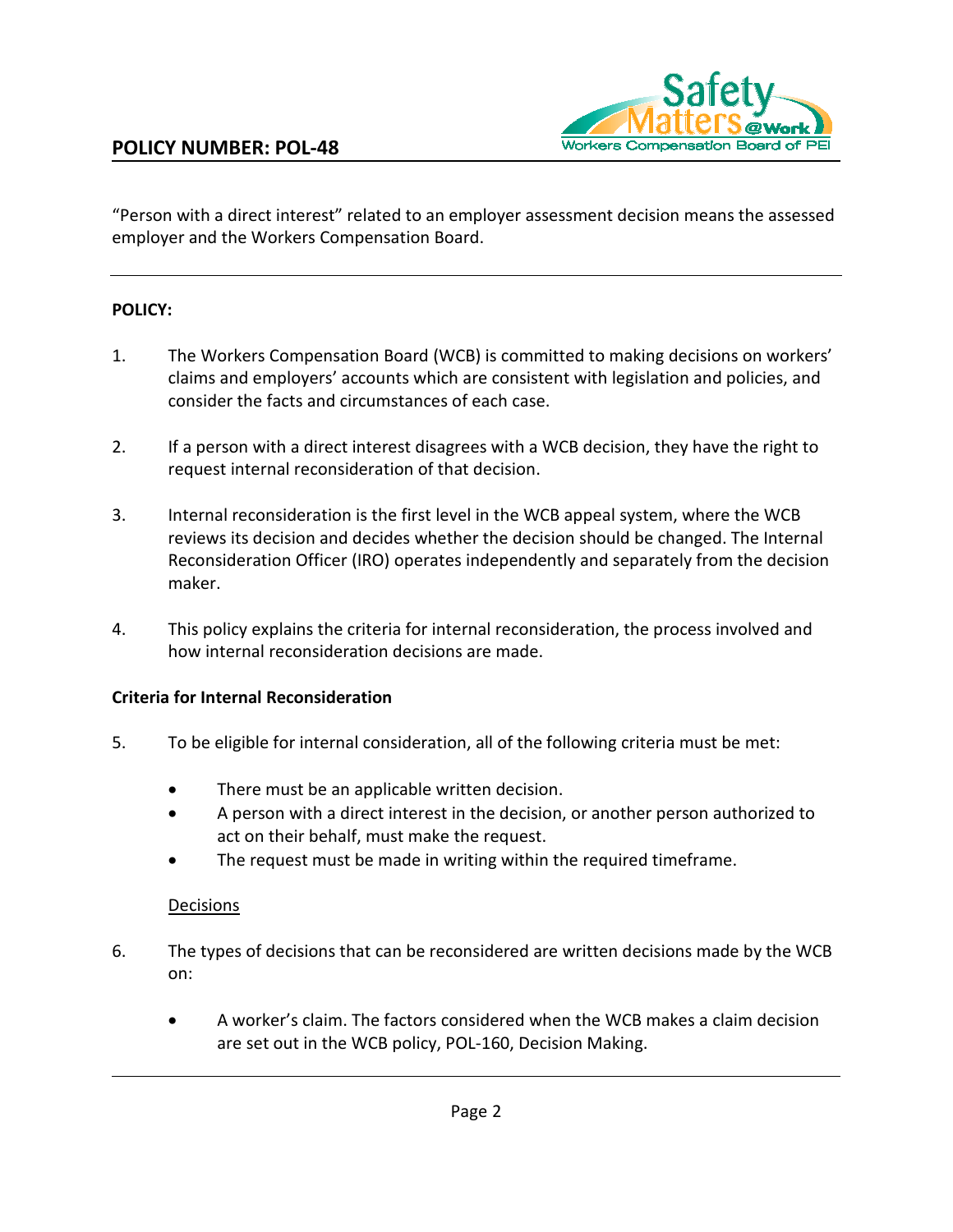

## **POLICY NUMBER: POL-48**

- An employer's assessment account. Assessment decisions are made under the relevant legislation and WCB Employer Services policies.
- 7. Internal reconsideration does not apply to:
	- Matters that have not been decided and there is ongoing adjudication.
	- Previous internal reconsideration decisions.
	- Decisions made by the Workers Compensation Appeal Tribunal
	- Decision made under the *Occupational Health and Safety Act* or the *Freedom of Information and Protection of Privacy Act*.
	- General administrative, legislative or policy decisions made by the WCB.

### Persons with a Direct Interest

- 8. For claims decisions, persons with a direct interest are limited to the following:
	- The worker is a person with a direct interest.
	- If the worker is deceased, their surviving spouse or dependants may be persons with a direct interest.
	- The worker's employer may be a person with a direct interest if the decision directly affects them, such as having an impact on their claims costs or their efforts to return the worker to work.
	- If the WCB determines that the claim decision has no direct impact on the employer, they cannot request or participate in an internal reconsideration For example, if the issue relates to returning to work and the worker is no longer works for the employer, if costs are no longer being charge to the employer's account or the business has closed.
- 9. For employer assessment decisions, the assessed employer is a person with direct interest.

### Timeframe

10. For decisions made on or after April 1, 2002, the request must be made within 90 days from the date of the decision letter.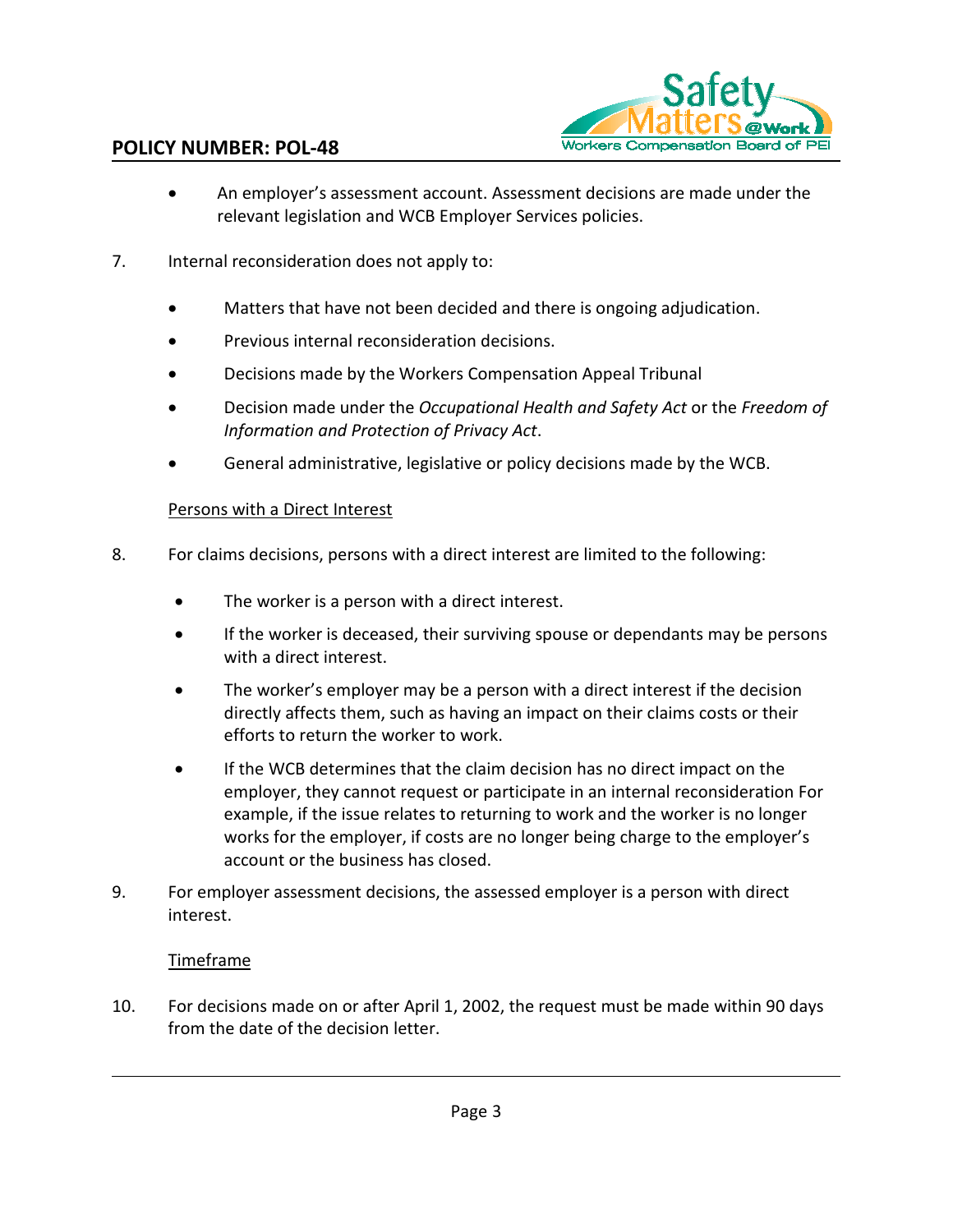

11. There is no time limit to request internal reconsideration for a decision made prior to April 1, 2002, provided it was the most recent decision made in the matter.

#### **Internal Reconsideration Process**

- 12. If a person with a direct interest requires clarification of a WCB decision, they are encouraged to contact the decision maker.
- 13. If the person with a direct interest does not agree with a decision, they have the right to request internal reconsideration of that decision.
- 14. The internal reconsideration request must be made in writing. A **Request for Internal Reconsideration** (IR-01) form is available. The request should include the reasons for the request as well as any other relevant information in support of the reasons.
- 15. Although not required, workers and employers have the right to be represented throughout the internal reconsideration process. Representation is available at no cost through the offices of the Worker Advisor and Employer Advisor. These offices operate independently from the WCB.
- 16. Internal reconsideration requests are handled by the WCB Internal Reconsideration Officer (IRO). If there is a conflict of interest, the WCB will appoint an alternate IRO.
- 17. If the internal reconsideration criteria are met, the IRO will confirm the applicant's issue with the decision under reconsideration and provide them with 30 days to respond with any changes.

The IRO will determine if there are other persons of direct interest, and notify them of the internal reconsideration and how they can participate in the process.

### Access to Information

- 18. Persons with a direct interest have a right to access the information on file that is relevant to the decision under reconsideration. Subject to the *Freedom of Information and Protection of Privacy Act*,
	- Workers have a right to all of the information on their claim file, including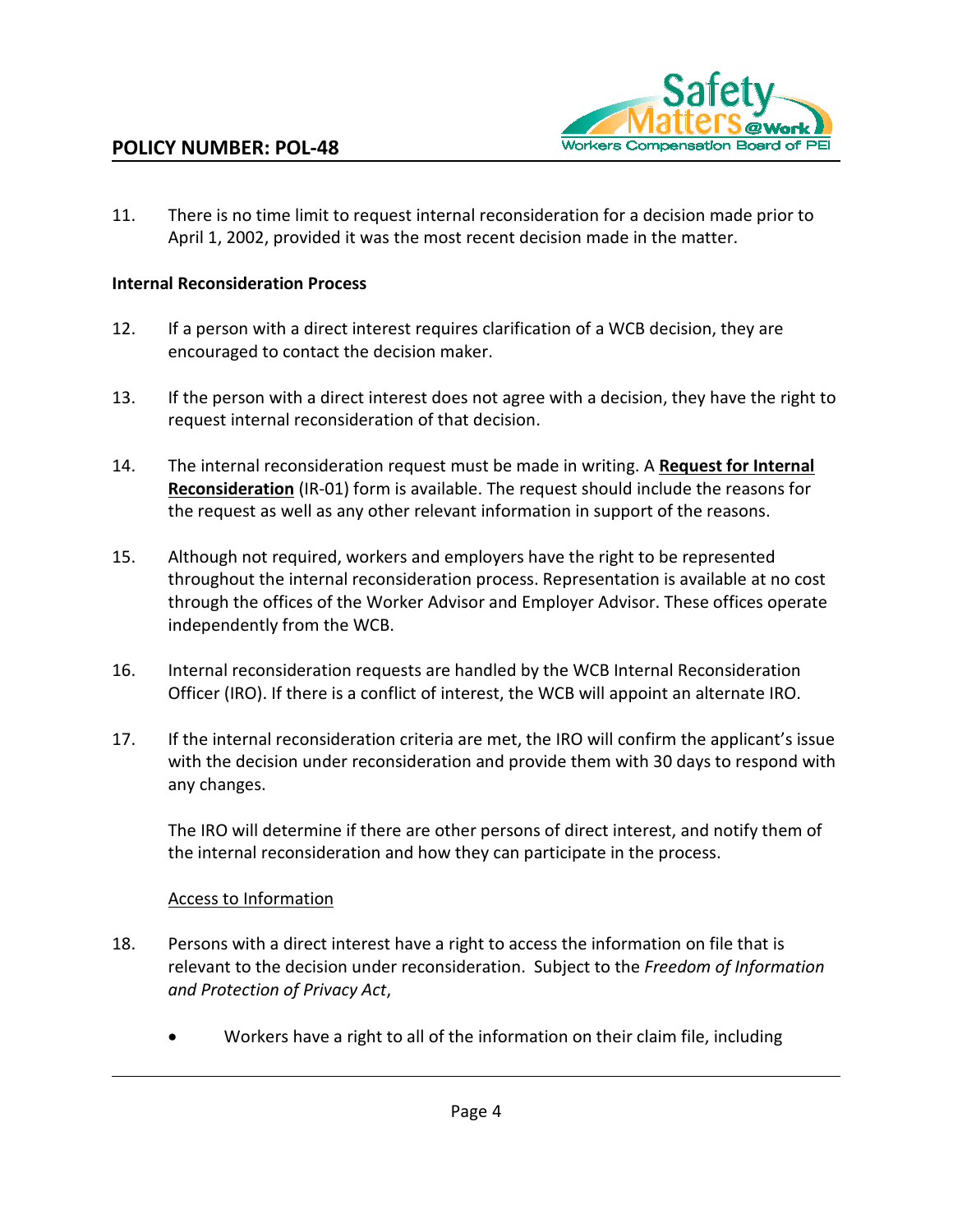

submissions related to the internal reconsideration.

- Employers must request claim file information and will be provided with the information that is relevant to the issue in dispute.
- Employers have a right to all of the information on their assessment account.

Information is provided in accordance with WCB policies, POL-04, Access to Information – Worker Claims Files and POL-18, Access to Information – Employer Assessment Files.

## **Internal Reconsideration Decisions**

- 19. Internal reconsideration is done through a review of the documents on the file. The IRO may contact those involved if clarification is required.
- 20. The IRO will consider all relevant information on the file and any submissions received, including any new evidence. The IRO will determine whether information is new evidence as set out in WCB policy, POL-160, Decision Making.
- 21. If the IRO determines that there is insufficient information to make a decision or if information was not considered in the decision, the matter will be referred back to the original decision maker.
- 22. The IRO will determine whether the decision in question was appropriate or if the decision should be changed.

Decisions are appropriate if the relevant facts and circumstances of the case have been considered and the decision is in accordance with the applicable legislation and policies.

- 23. Internal reconsideration decisions are made in accordance with the principles set out in WCB policy, POL-160, Decision Making.
- 24. If the internal reconsideration changes or reverses the original decision, the effective date for the change is the date of the original decision.
- 25. The IRO will provide the written decision, including rationale, to the persons with direct interest within 90 days, unless there are extenuating circumstances.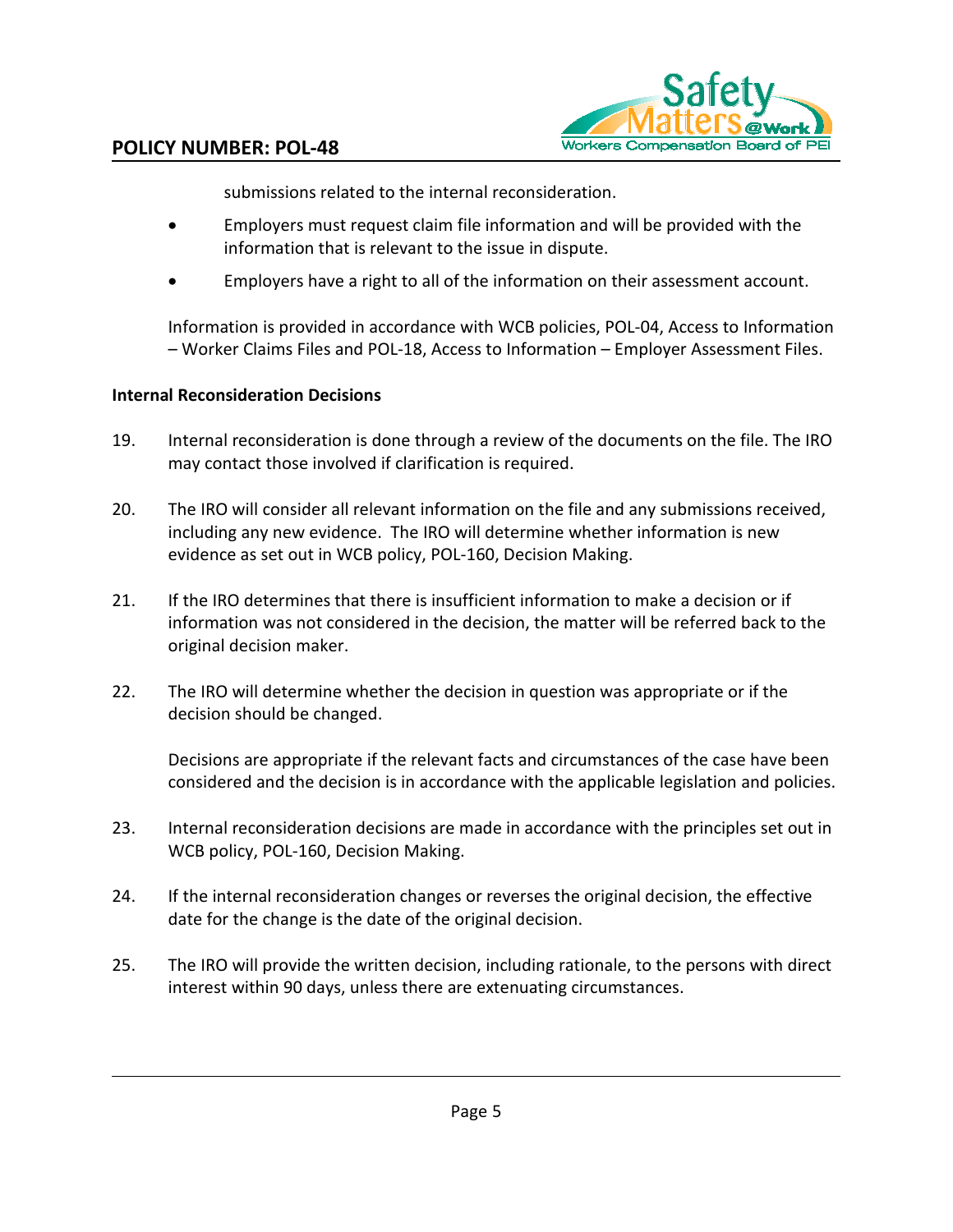

## **Appeals**

26. The internal reconsideration decision is considered the final decision of the WCB in the matter. Internal reconsideration decisions can be appealed to the Workers Compensation Appeal Tribunal within 30 days of the decision.

## **Costs**

- 27. There are no costs to file a request for internal reconsideration or to participate in the process.
- 28. The WCB will not reimburse participants for expenses incurred in the internal reconsideration process.
- 29. Overpayments associated with internal reconsideration decisions will be handled in accordance with WCB policy, POL-27, Overpayments to Workers.

## **HISTORY:**

June 7, 2022 - Non-substantive amendments to the process for clarifying WCB decisions.

December 10, 2020 – Amended the time limit to file an internal reconsideration request to90 days from the date of the decision letter, and remove the 30 day requirement for persons with direct interest to respond. Non-substantive changes to existing content for clarification.

July 23, 2020 – Non-substantive changes to reflect Decision Making (POL-160) policy considerations around new evidence.

January 1, 2014 - Amended to reflect the revisions made to the *Workers Compensation Act* that became effective January 1, 2014.

October 24, 2013 - Amended the definition of person with a direct interest and made other amendments to provide clarity with respect to the internal reconsideration process.

December 16, 2010 - The policy was updated as a result of the 60 month policy review process. The changes include providing guidelines related to conflict of interest situations, providing